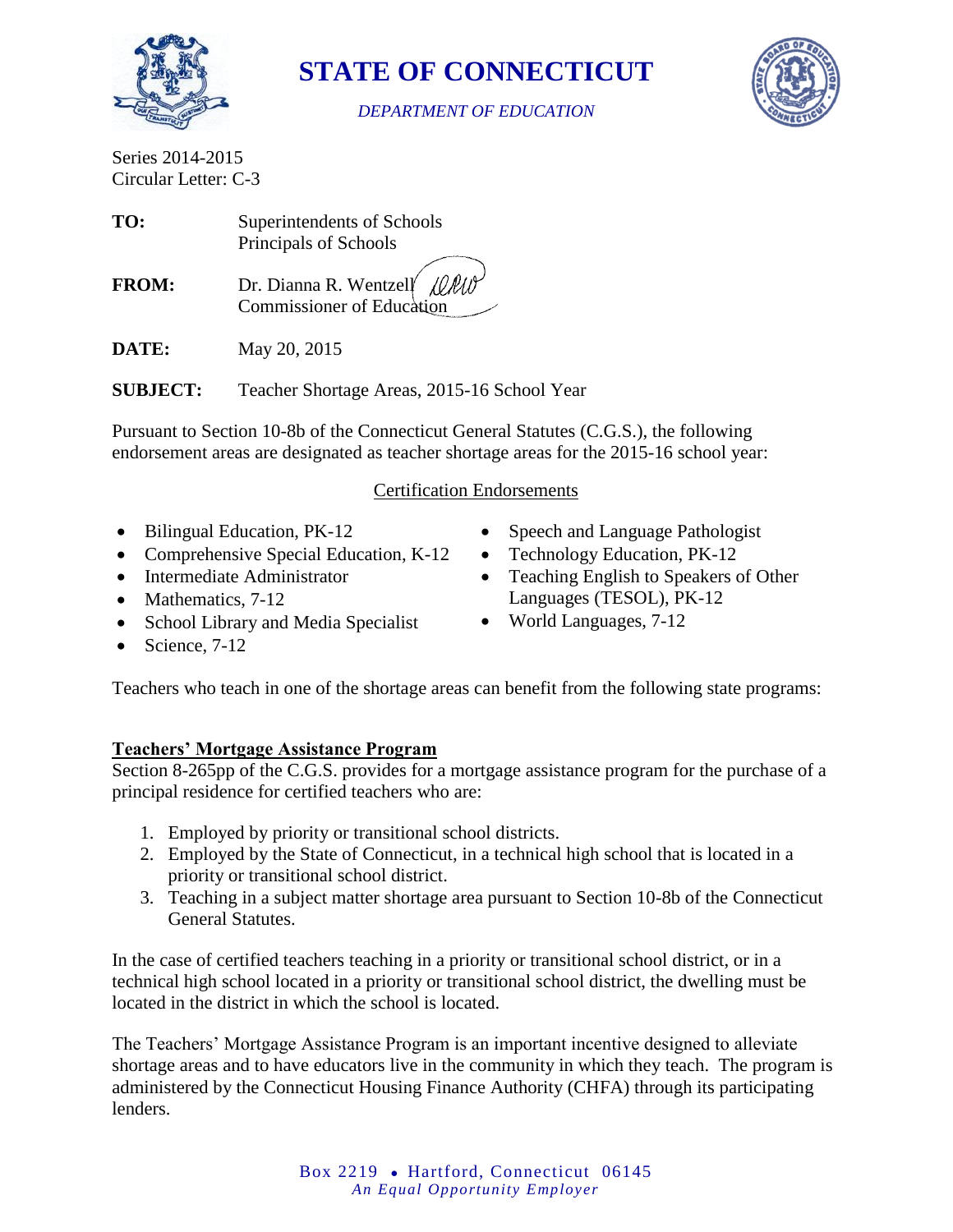Teacher Shortage Areas, 2015-16 School Year May 20, 2015 Page 2

All eligible teachers seeking a mortgage through this program will be required to have a Statement of Eligibility signed by the Superintendent of Schools in their district. Attached is the Statement of Eligibility that you may copy and distribute to eligible teachers. This signed Statement will be required by the mortgage lender for proof of eligibility.

#### **Any questions or concerns regarding the Teachers' Mortgage Assistance Program may be directed to the Single Family Underwriting Unit at CHFA at 860-571-3502.**

#### **Rehiring of Retired Teachers**

Retired teachers may be reemployed without being subject to the statutory earnings limit if they teach in a subject shortage area for the school year in which they are employed. The period of employment may last one full school year and may be extended for an additional year, subject to prior approval of the Teachers' Retirement Board. If you have questions about this program, please contact Darlene Perez at the Teachers' Retirement Board at 860-241-8400.

#### **Federal Shortage Area Programs**

Teachers holding certifications in the state-designated shortage areas may be eligible for:

- targeted teacher deferment for borrowers under the Family Federal Education Loan (FFEL) and Federal Supplemental Loans for Students (SLS) programs (34 CFR  $682.210(q)$ ;
- cancellation of up to 100 percent of their debt under the Federal Perkins Loan Program for full-time teaching in fields of expertise (34 CFR 674.53(c)); or
- reduction of the teaching obligation for scholars under the Paul Douglas Teacher Scholarship Program (34 CFR 653.50(a)).

Additionally, teaching in a shortage area enables grant recipients under the Teacher Education Assistance for College and Higher Education (TEACH) Grant Program to fulfill their teaching obligations (34 CFR 686.12(d)).

Please refer Federal Stafford/SLS and Federal Perkins Loan borrowers who have general questions concerning their loan(s), including the teacher shortage area deferment, to the Federal Student Aid Hotline at 1-800-4FED-AID, and refer Douglas Scholars to the state agency that awarded the scholarship.

#### **Connecticut Recruitment and Training Initiatives to Address Shortage Areas**

The Connecticut State Department of Education's (CSDE) Talent Office continues to implement strategic initiatives that attract qualified candidates to the education profession, especially in the shortage areas.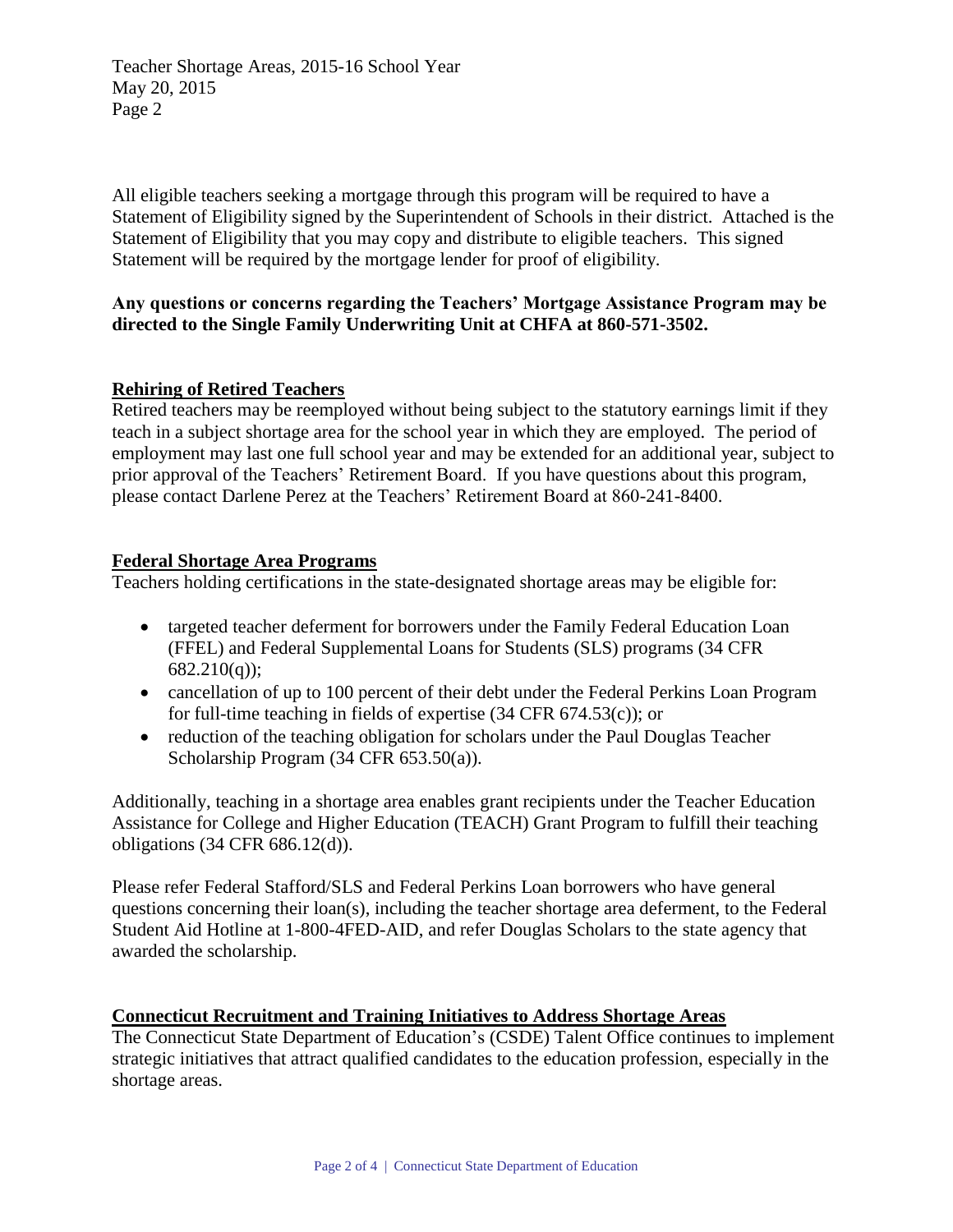Teacher Shortage Areas, 2015-16 School Year May 20, 2015 Page 3

Among the talent initiatives approved by the State Board of Education are a variety of alternate route to certification programs which focus on recruiting and training educators for high needs teaching and administration areas. These programs vary from training educators for a first-time certificate to training certified educators for additional advanced certification endorsement areas of teaching, reading or administration. *A bachelor's degree or higher is a prerequisite for these alternate route programs.* Candidates without a bachelor's degree should refer to a [Guide to](http://www.sde.ct.gov/sde/lib/sde/PDF/Cert/guides/ap_ed_prep_prgms.pdf)  [Approved Educator Preparation Programs in Connecticut.](http://www.sde.ct.gov/sde/lib/sde/PDF/Cert/guides/ap_ed_prep_prgms.pdf)

### **Alternate Route to Certification Programs**

## **First-Time Certificates:**

- Office of Higher Education Alternate Route to Certification [\(ARC\)](http://www.ctohe.org/ARC/) Program prepares qualified candidates with content knowledge and relevant work experience for a firsttime certificate in secondary content areas or PK-Grade 12 certification areas.
- Teach for America [\(TFA\)](http://www.teachforamerica.org/) Connecticut prepares candidates with content knowledge for a first-time certificate in elementary or secondary certification areas.
- [Alternate Route to Certification in Early Childhood Education](http://www.charteroak.edu/Prospective/Programs/ece_arc.cfm) at Charter Oak State College prepares qualified candidates for a first-time endorsement in Integrated Early Childhood/Special Education, Birth – K (#112).

### **Cross-Endorsements:**

- Alternate Route to Certification for Teachers of English Language Learners [\(ARCTELL\)](http://www.aces.org/teachers/arctell/) at ACES prepares qualified candidates who already hold a teaching certificate for a crossendorsement in Teaching English as a Second Language (TESOL), Grades PK-12 (#111) and Bilingual Education (#902-974).
- Alternate Route to Certification for Teachers to Become Library Media Specialists [\(ARCLMS\)](http://www.aces.org/teachers/arclms/) at ACES prepares qualified candidates who already hold a teaching certificate for a cross-endorsement in School-Library Media Specialist (#062).
- Advanced Alternate Route to Certification [\(AARC\)](http://www.crec.org/tabs/aarc/index.php) for Special Education at CREC prepares qualified candidates who already hold a teaching certificate for a crossendorsement in Comprehensive Special Education K-12 (#165).
- Advanced Alternative Program [\(AAP\)](http://www.albertus.edu/masters-degrees/education/AAP.php) for Literacy Specialist at Albertus Magnus College prepares qualified candidates who already hold a teaching certificate for a crossendorsement in Remedial Reading and Remedial Language Arts 1-12 (#102).

### **Administration Endorsement:**

• [Residency Program for School Leadership](http://www.achievementfirst.org/our-approach/residency-program/) through Achievement First prepares aspiring school leaders through a one-year training and residency program for an initial Intermediate Administration and Supervision Endorsement #092.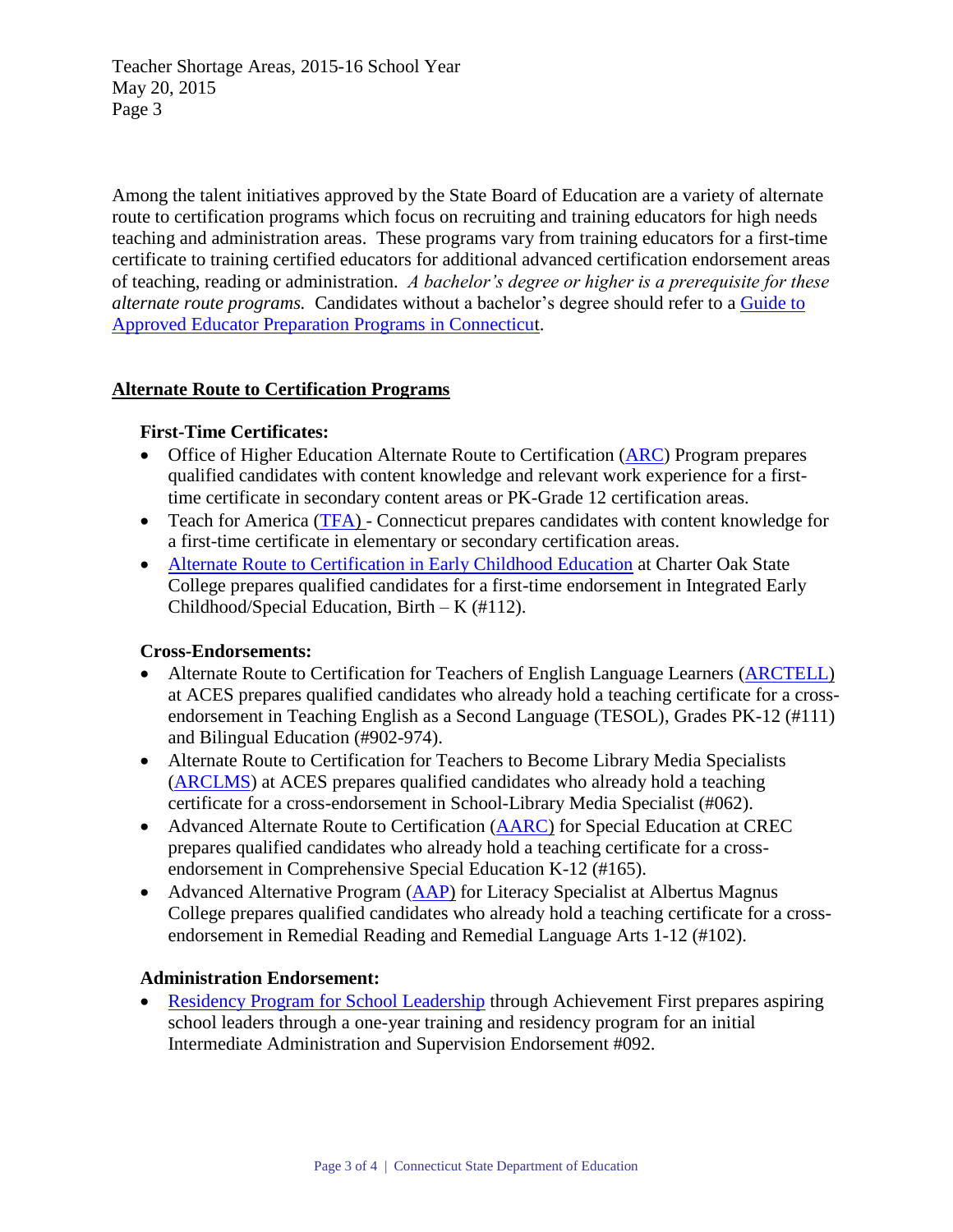Teacher Shortage Areas, 2015-16 School Year May 20, 2015 Page 4

#### **Leadership Development Program**

The CSDE supports the need to provide professional learning to develop leaders for the wide range of administrative positions at the school and district levels. The administrator shortage may be addressed through efforts that encourage teachers who hold an administrative certificate and have high potential to serve in school and district leadership roles to participate in training that further develops their leadership skills. To that end, the CSDE, in collaboration with the Connecticut Center for School Change and its partners, are working to implement a leadership development program called **LEAD Connecticut**. This program is being designed by CSDE in collaboration with Connecticut Associations of Public School Superintendents (CAPSS), Connecticut Association of Boards of Education (CABE), Connecticut Association of Schools (CAS), UCONN and New Leaders. Through various offerings, the program recruits current and aspiring principals to participate in leadership development programs such as the Turnaround Principal Program (TPP) and the UCAPP Residency Program, which prepares candidates to earn a 092 certificate through a one-year program combining rigorous coursework with a full-year residency.

For additional information about the information in this memo, please contact:

- Designation of teacher shortage areas: Michael Sabados, [michael.sabados@ct.gov,](mailto:michael.sabados@ct.gov) 860-713-6856
- Talent Office Initiatives to address shortage areas: Nancy Pugliese, [nancy.pugliese@ct.gov,](mailto:nancy.pugliese@ct.gov) 860-713-6708

DRW:np Attachment